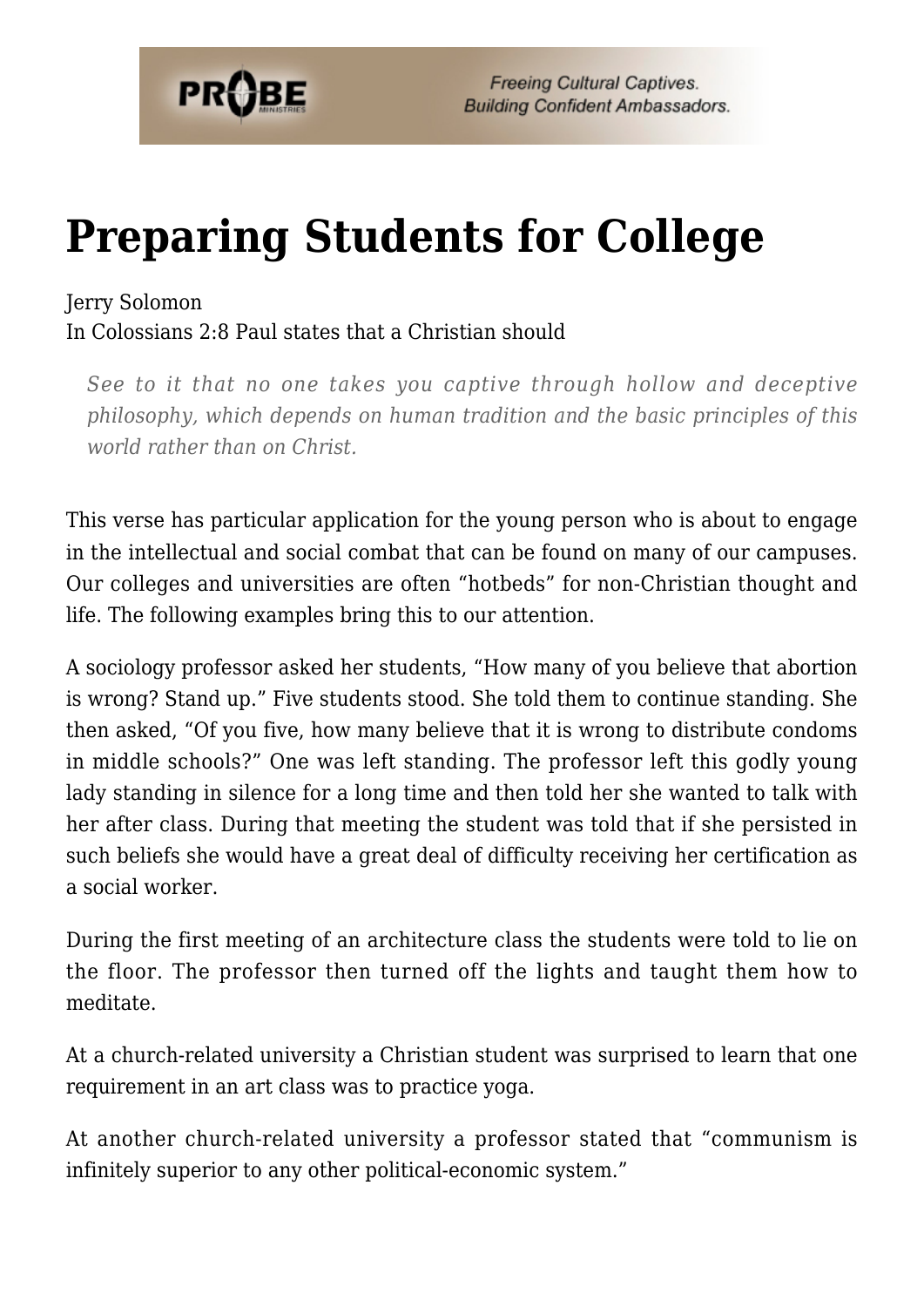

In an open declaration on the campus at Harvard, the university chaplain announced that he is homosexual.

As part of the resident assistant training at Cornell University, students "were forced to watch pornographic movies of hard core gay and lesbian sex."(1)

At St. Cloud State University in Minnesota, students who believe that homosexuality is an unhealthy behavior are actually discouraged from applying to the social work program."(2)

In a nationwide survey of adults, 72% of the people between the ages of 18 and 25 rejected the notion of absolute truth.(3)

George Keller, chair of the graduate program at the University of Pennsylvania, has described many college professors in the following manner.

Most scholars have lost interest in the fundamental questions about character, people's deepest beliefs, moral sense and values. They have become procedural and instrumental and many believe that they are value-free. They carry around all sorts of "faiths"–in the basic goodness of human nature, in humankind's ability to master all of Nature's processes and secrets, that more knowledge will result in a more harmonious society, that people can be made better by restructuring institutions or by smaller or larger government–without acknowledging the existence of these deep faiths.(4)

These are but a few of the many illustrations and statistics that could be cited as indications of contemporary college life. Are your students ready for such things? The following suggestions may be applied to help them in their preparation.

### **Develop a Christian Worldview**

The first suggestion is to help them develop a Christian world view. A worldview is a system of beliefs about the world and ourselves that influences the way we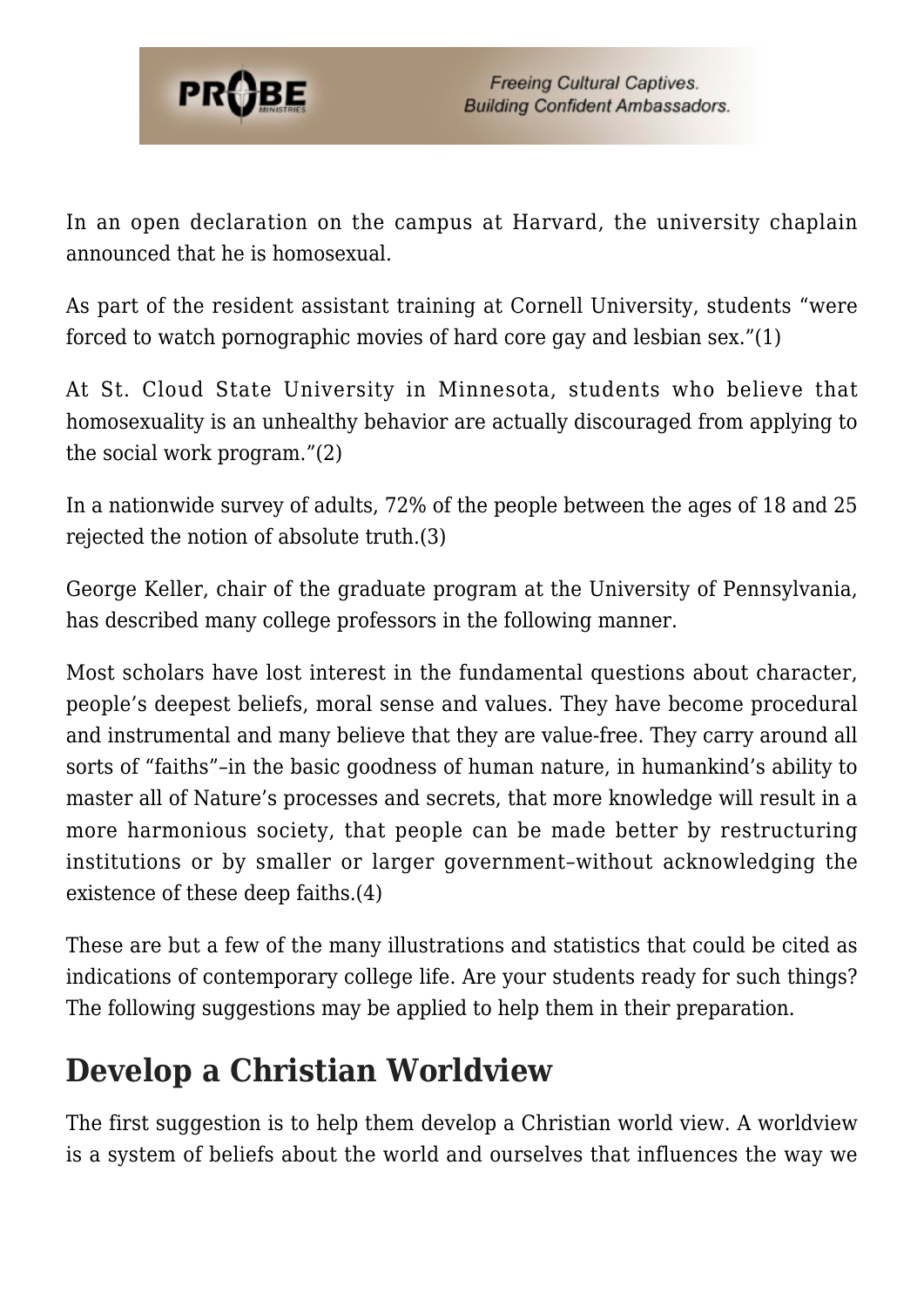

live. What system of beliefs do your students embrace, and does that system influence their total life? For example, if young people claim to be a Christian, that assertion implies that they believe certain things and those things should influence all aspects of their lives, including their intellects.

College campuses are "hotbeds" for a multitude of worldviews. This does not necessarily mean there is an "openness" to the variety of ideas. Academic and religious prejudice are very much alive. But it does mean that students should be prepared for the reality of this diversity. For example, they need to realize that the majority of their professors will be naturalists who leave God out of everything and have contempt toward those who think otherwise. So how can students begin to think with a Christian worldview? James Sire has suggested a series of questions that can help determine what your students' worldviews may be.(5) These questions are unusual and challenging, but my experience has shown me that once students begin to concentrate, the majority of them respond.

#### **1. Why is there something rather than nothing?**

*Some say that something came from nothing. Others believe in an impersonal beginning. Or some assert that matter is eternal. Christians believe in a beginning caused by a personal God.*

#### **2. How do you explain human nature?**

*One answer is that we are born neither good nor evil. Another answer is that we are born good, but society causes us to behave otherwise. Or others contend that we are evolved social animals who have instinctive traits that cause internal conflict. The Christian faith affirms that we are created in the image of God–but have a fallen nature.*

### **3. What happens to us at death?**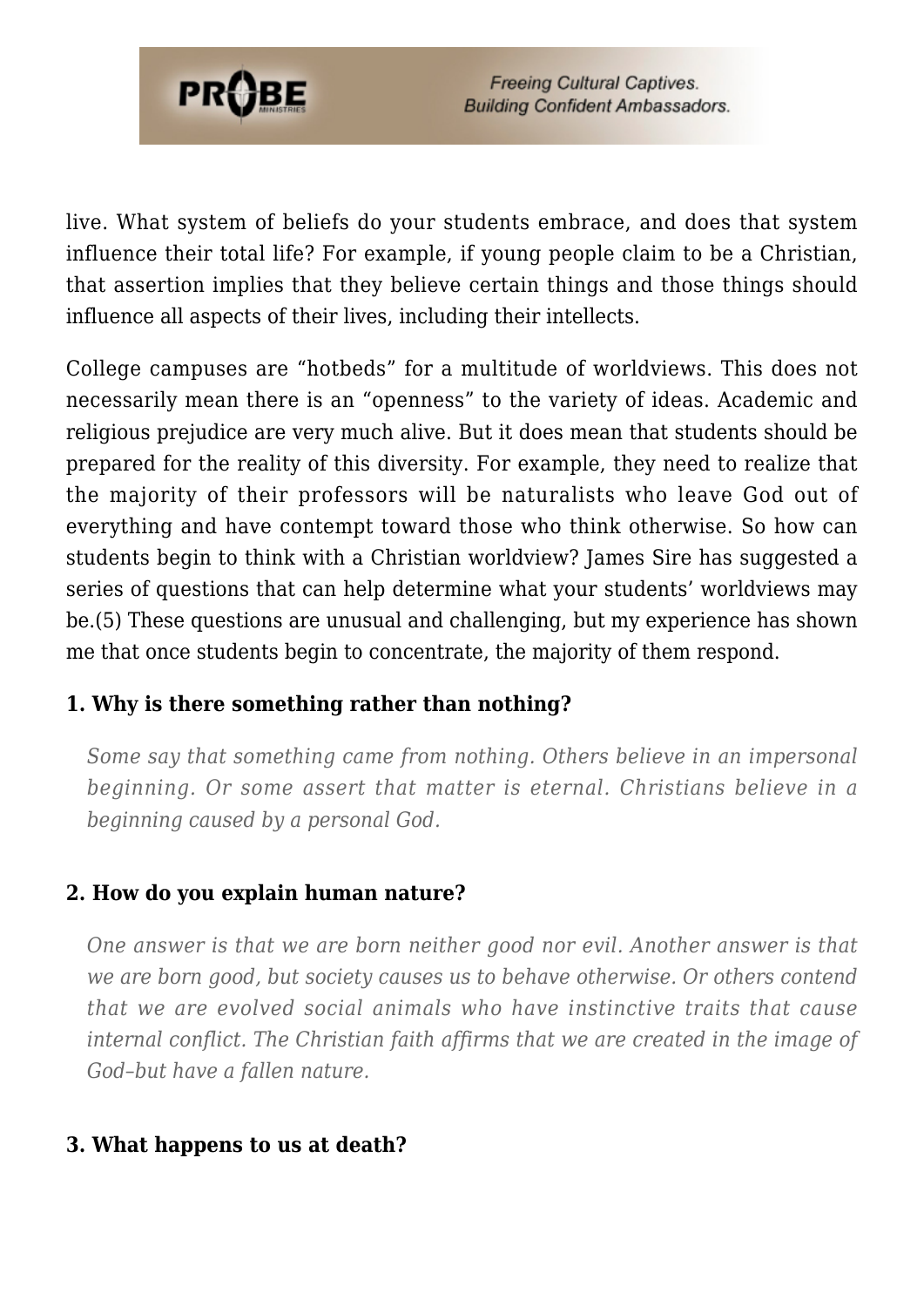

*Some believe that death brings individual extinction. Others presume that we are reincarnated. Christianity affirms that believers will spend eternity in heaven with God.*

### **4. How does one determine right and wrong?**

*Among the views held by non-Christians are these: ethics are cultural or situational; there is no free choice; "oughts" are derived from an "is"; or might makes right. The Christian position is that standards of conduct are revealed by God.*

#### **5. How do you know that you know?**

*Many trust in the mind as the center of knowledge. Others trust in the senses; we know only what is perceived. The Christian understands there are some things we know only because we are told. God has revealed Himself.*

### **6. What is the meaning of history?**

*Some say there is no meaning. Some believe history is progressing to a heaven on earth. The Christian sees that we are being prepared for life with a loving and holy God.*

If you can encourage your students to consider such questions, they will be much more secure in the college environment.

### **The Mind is Important**

The second suggestion is to lead young people to understand that the mind is important in a Christian's life. The Bible puts significant stress on the mind. For example, Jesus responded to a scribe by stating the most important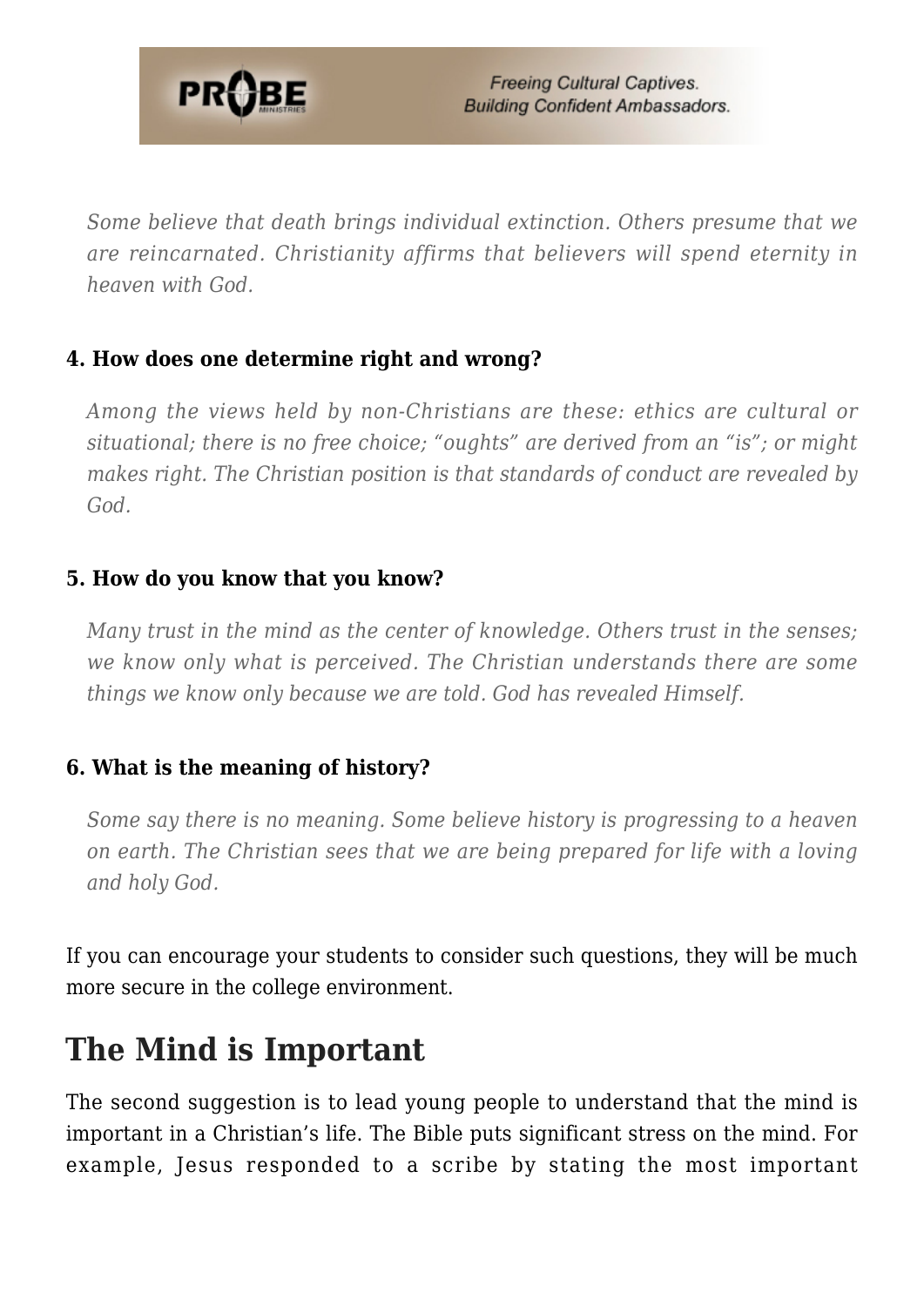

**Freeing Cultural Captives. Building Confident Ambassadors.** 

#### commandment:

*The foremost is, "Hear O Israel; the Lord our God is one Lord; and you shall love the Lord your God with all your heart, and with all your soul, and with all your mind, and with all your strength." (Mark 12:29-30)*

John Stott has written that "God certainly abases the pride of men, but he does not despise the mind which he himself has made."(6) Your college-bound students should be encouraged to see their minds as vital aspects of their devotion to God.

### **Make Christian Beliefs Their Own**

Third, help your student make Christian beliefs their own. Too often Christian young people spend their pre-college years repeating phrases and doctrines without intellectual conviction. They need to go beyond cliches. It will be much better for them to do this with you rather than a professor or another student who may be antagonistic toward Christianity.

Paul realized that his young friend Timothy had become convinced of the truth of Christianity. Paul wrote to Timothy, saying "continue in the things you have learned and become convinced of, knowing from whom you have learned them" (2 Tim. 3:14). Paul praised the early Christians of Berea for the way they examined the truth. He wrote, "Now these were more noble-minded than those in Thessalonica, for they received the word with great eagerness, examining the Scriptures daily, to see whether these things were so" (Acts 17:11).

If a student has ownership of his beliefs he is going to be much better prepared for the questions and doubts that can arise while interacting with contrary ideas.

### **From the "What" to the "Why"**

Fourth, encourage students to go beyond the "What?" to the "Why?" of their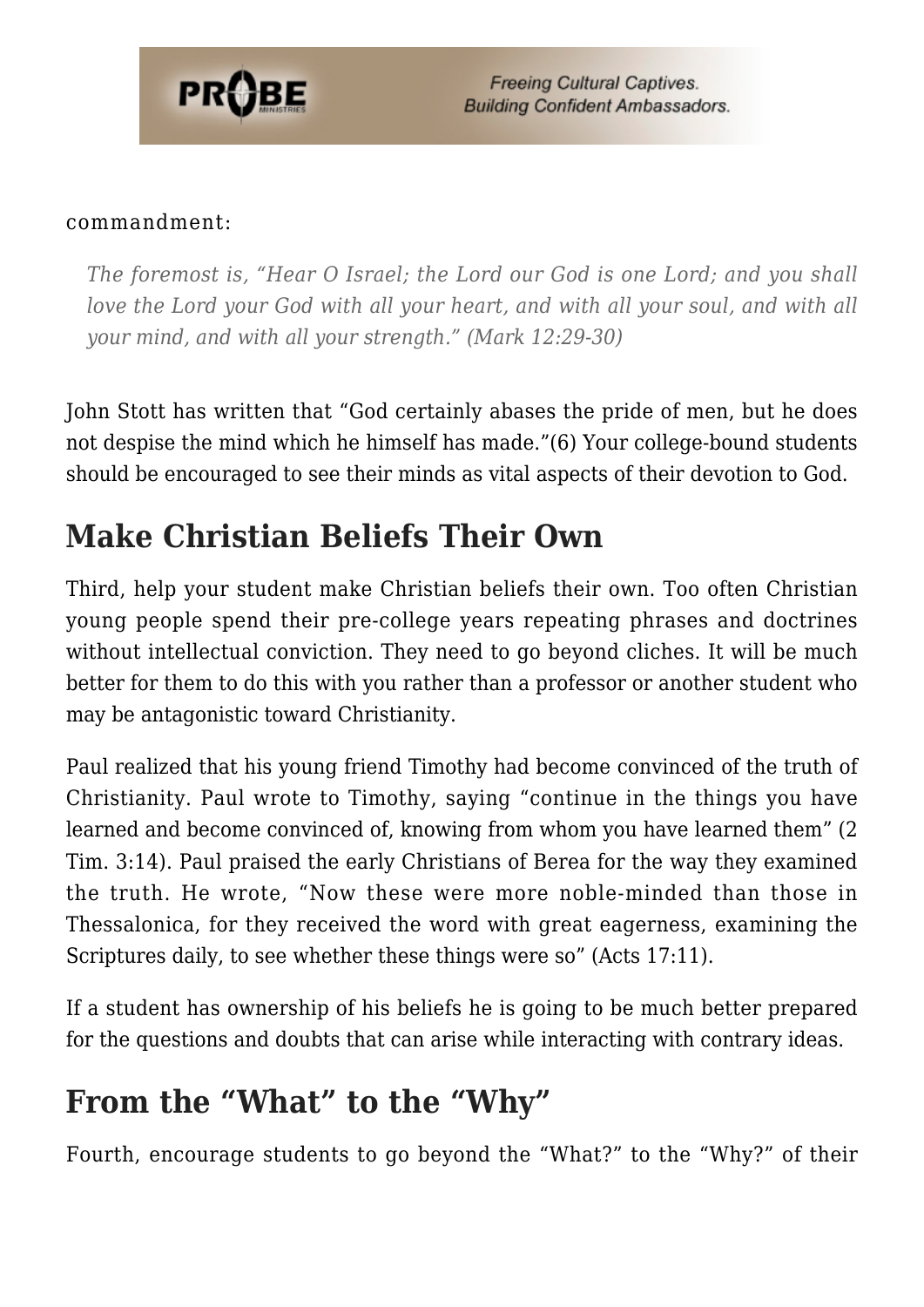

beliefs. As young people enter the last few years of secondary education, they begin to think more abstractly and begin to ask "Why?" more frequently. Paul Little speaks to this.

*"Doubt is a word that strikes terror to the soul and often it is suppressed in a way that is very unhealthy. This is a particularly acute problem for those who have been reared in Christian homes and in the Christian Church."(7)*

The apostle Peter affirms the need to find answers to tough questions in 1 Peter 3:15. He writes, "Sanctify Christ as Lord in your hearts, always being ready to make a defense to every one who asks you to give an account for the hope that is in you, yet with gentleness and reverence." If students are going to live and think as Christians on campus, they will be asked to defend their faith. Such an occasion will not be nearly as threatening if they have been allowed to ask their own questions and receive answers within the home and church.

### **Breaking the Sacred-Secular Barrier**

The fifth suggestion is to help students begin to break down the sacred/secular barrier.

"All truth is God's truth" is a maxim that should be understood by all Christians. To deny this is to deny a unified worldview and tacitly to deny the truth.(8) Arthur Holmes has addressed this with insightful comments:

"If the sacred-secular distinction fades and we grant that all truth is ultimately God's truth, then intellectual work can be God's work as much as preaching the gospel, feeding the hungry, or healing the sick. It too is a sacred task."(9)

The first chapter of Daniel offers wonderful insights into this issue. Daniel and his friends were taught all that the University of Babylon could offer them, but they "graduated" with their faith strengthened. They entered an ungodly arena with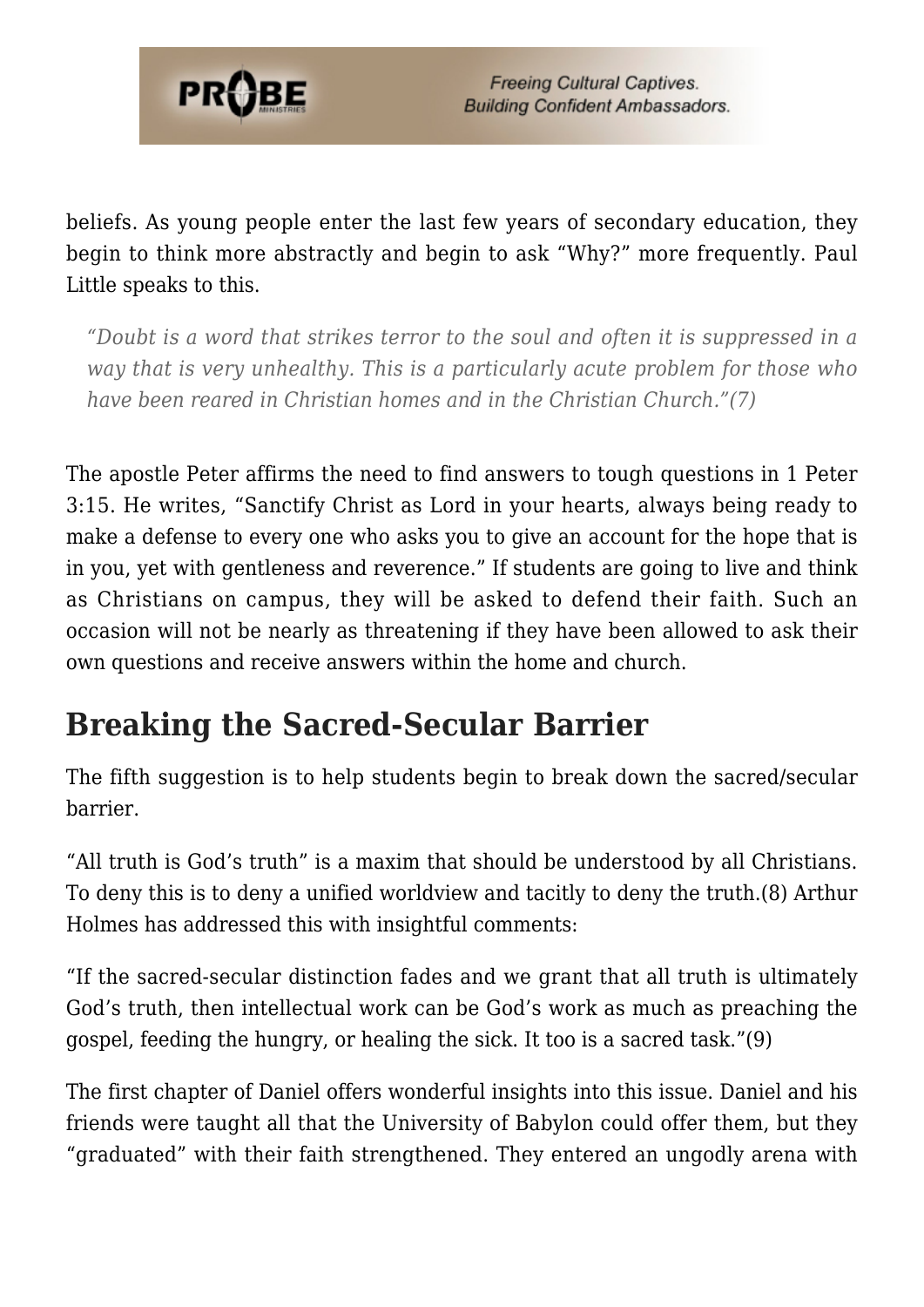

the understanding that the truth would prevail.

# **Expose Them to Christian Scholarship**

The sixth suggestion is to familiarize your student with Christian scholarship. "Christian students have available many books on Christianity and scholarship; they need to read these if they are seeking a Christian perspective in their studies."(10) When I began my college career in the early 60s I had no idea there were Christian scholars who had addressed every academic discipline I might study. It wasn't until many years later that this ignorance was alleviated. Christian students need to know there is help. A Christian scholar has written something that will help them sort out the many issues that come their way.

Admittedly, this is probably the most difficult of the suggestions we have offered to this point. You may not know where to turn for resources. Begin with your pastor. If you don't get the response you need, call a nearby seminary or Christian college that you trust. Or call Probe Ministries and purchase one of our college prep notebooks. These notebooks contains numerous bibliographies.

## **Ask First, "Is it True?"**

The last suggestion is to teach them to ask first, "Is it true?" not "Does it work?" Of course the truth about any subject should be applied. But the student should first be as sure as possible that it is the truth that is being applied.

There are things that are absolutely true, and the student needs to understand that, especially in a collegiate atmosphere that tends to deny truth. Jesus said, "If you abide in My word, then you are truly disciples of Mine; and you shall know the truth, and the truth shall make you free" (John 8:3132). He also said, "I am the way, and the truth, and the life; no one comes to the Father, but through Me" (John 14:6). The Christian student who is dedicated to Christ has insights to the truth that many of his professors, tragically, may never possess.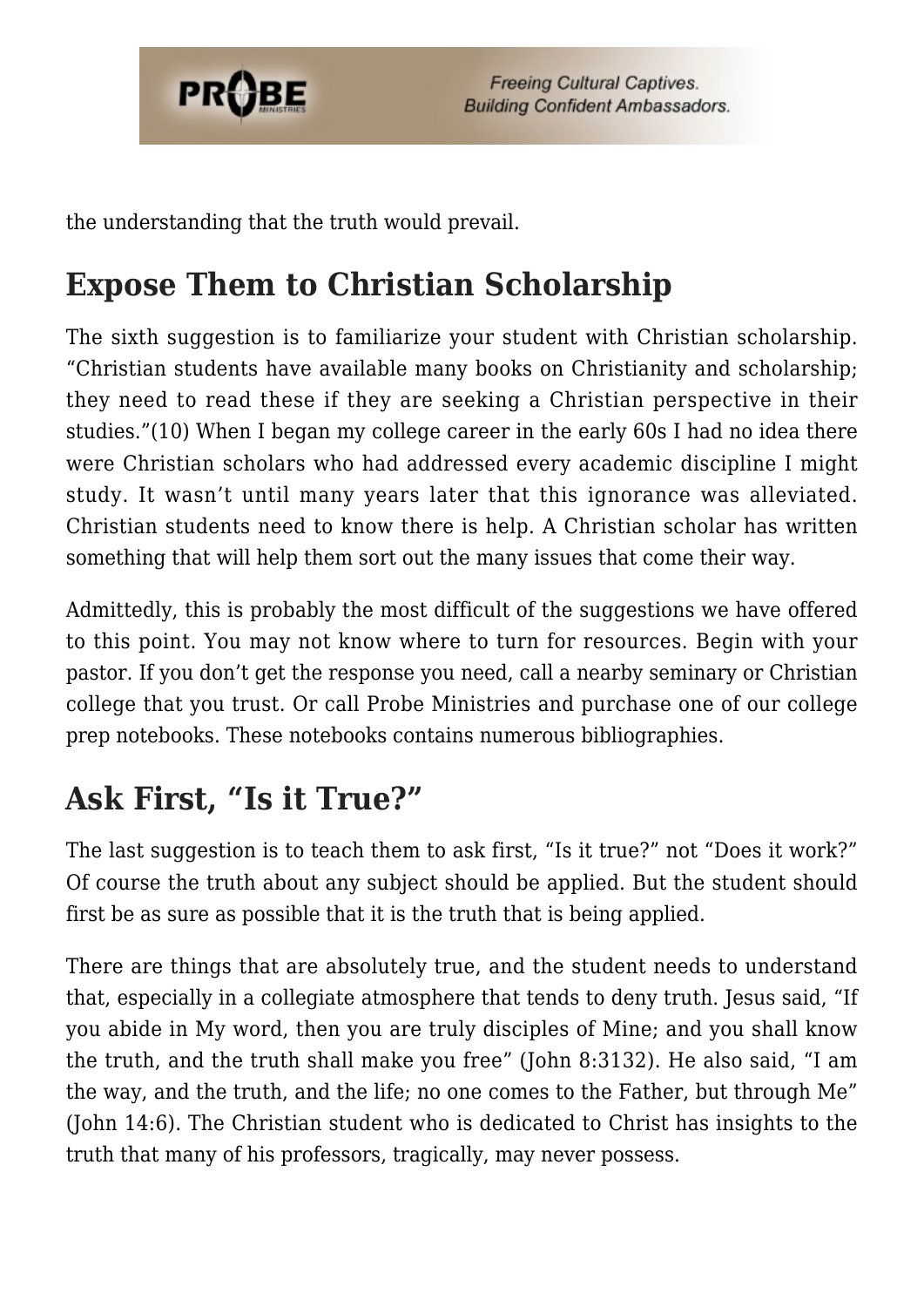

**Freeing Cultural Captives. Building Confident Ambassadors.** 

### **How Do We Teach These Things?**

In reading the preceding suggestions you may have begun to wonder how you could relate such ideas. The subsequent recommendations may be of help.

First, do role playing with your students occasionally. This can be done either with an individual or a group of youth.

For example, if you are working with a group, find someone from outside your church or school that the students do not know. This person should have a working knowledge of the ways in which non- Christians think. Introduce him to the group as a sociology professor from a nearby college or university. Tell the students you recently met the professor in a restaurant, at a lecture he was delivering, or devise some other scenario. Also mention that the professor is doing research concerning the beliefs of American teenagers and he would like to ask them some questions. Then the "professor" is to begin to ask them a series of blunt questions regarding their beliefs. The six worldview questions we discussed earlier in this pamphlet are apropos. The idea of all this is to challenge every cliche the students may use in their responses. Nothing is to be accepted without definition or elaboration. Within ten minutes of the closing time for the meeting the pseudo- professor should tell them his true identity and assure them that he is also a believer. After the students gasp, tell them you are planning a teaching series on apologetics so that they can be better prepared for the issues that were raised during the role play.

Second, write to the colleges and universities that are of interest to your students. Ask to receive a catalog that includes course descriptions. Look through these descriptions and discuss the worldviews that are espoused. For example, the majority of course descriptions within the sciences are going to emphasize evolution. Read what is stated and talk about the assumptions that are inherent in the synopses, as well as the things that are left out that a Christian may want to consider.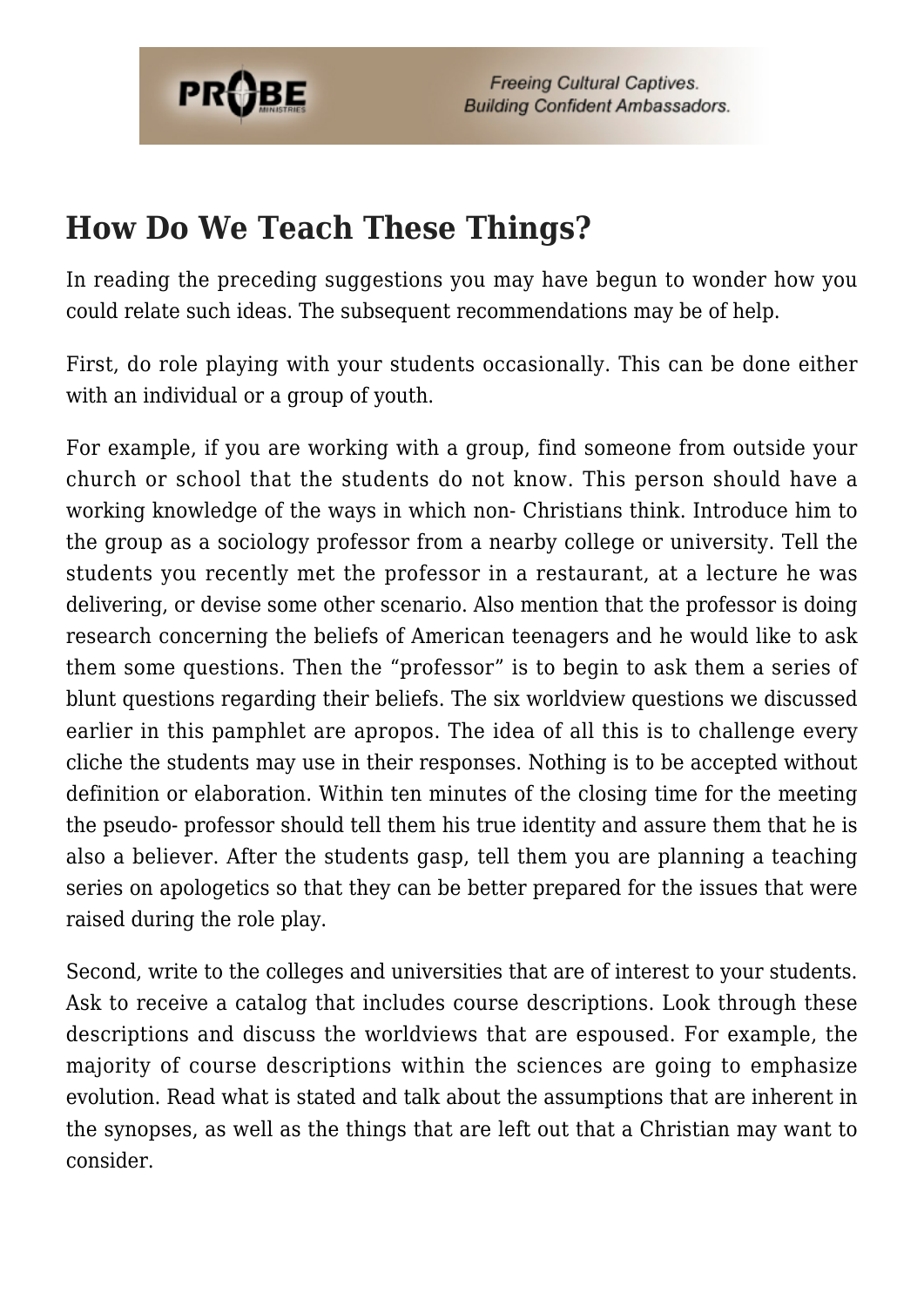

Third, show your students, by example, how to ask good questions. For instance, if naturalist professors begin to decry the moral condition of society, they are borrowing such a position from a worldview other than their own. Thus it may be legitimate to ask what brings them to the conclusion that rights and wrongs exist and how do they determine the difference? More role playing in this regard can be effective.

Fourth, send your student to a Probe Mind Games College Prep Conference. Or, better yet, organize one in your own community. We at Probe have begun to travel around the country to help older youth, their parents, and college students prepare for contemporary college life. If you are interested in this possibility, simply call us at 1-800-899-7762. God has been blessing this wing of our ministry, and we would be honored to share it with you and help in any way we can.

But whether it is through Probe, or through your energies, let's do what we can to help our students prepare for the intellectual challenges of college life.

### **Notes**

1. J. Stanley Oakes, "Tear Down the System," *The Real Issue*, November/December 1993), 11.

2. Ibid.

3. George Barna, *What Americans Believe* (Ventura, Calif.: Regal Books, 1991), 83.

4. George Keller, quoted in "Examining the Christian University," D. Ray Hostetter, *Messiah College President's Report* (September 1993), 3-4.

5. James W. Sire, *The Universe Next Door* (Downers Grove, Ill.:InterVarsity, 1988), 18.

6. John R. W. Stott, *Your Mind Matters* (Downers Grove, Ill.: InterVarsity, 1972), 10.

7. Paul E. Little, *Know Why You Believe* (Downers Grove, Ill.:InterVarsity, 1968), 5.